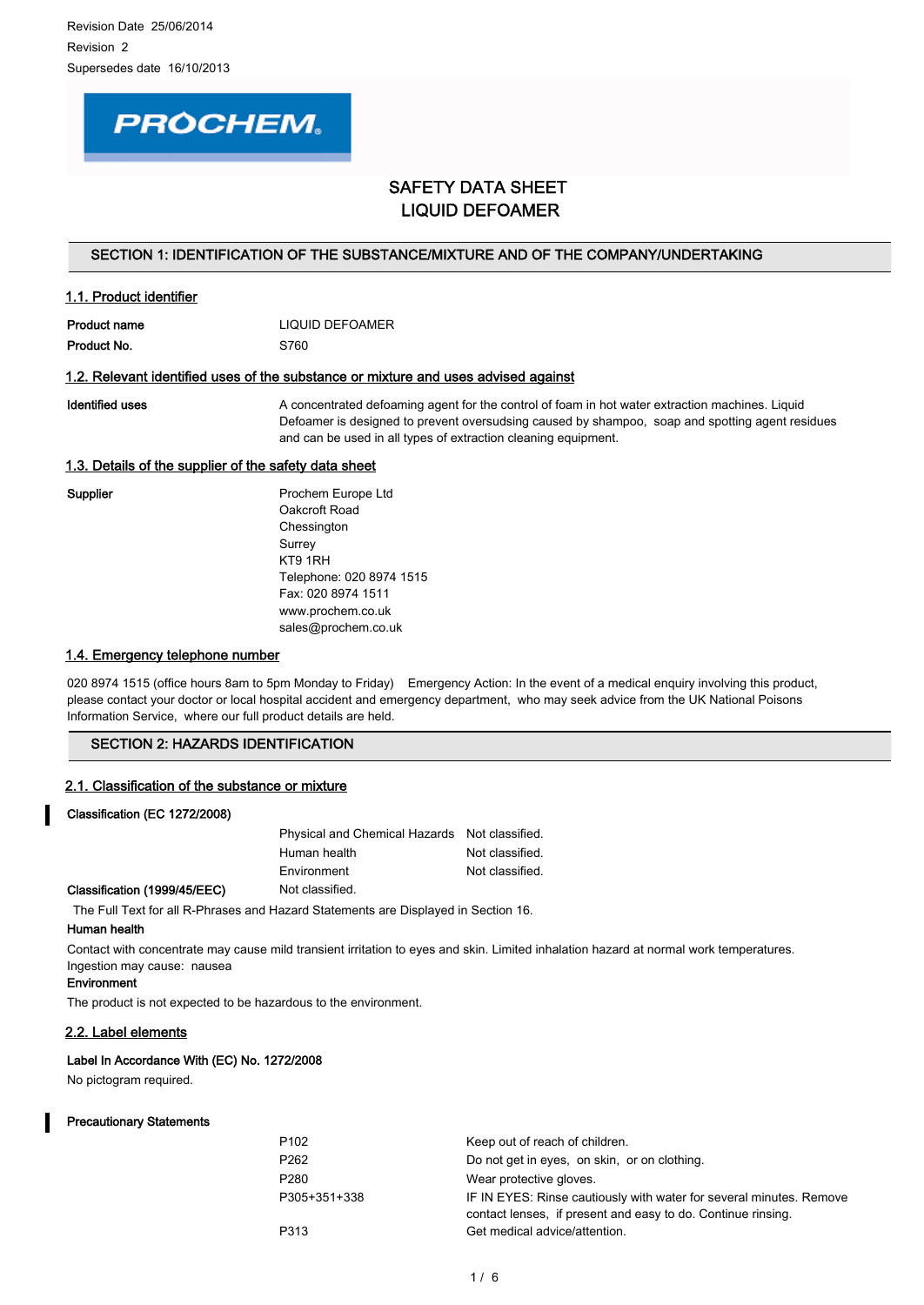# LIQUID DEFOAMER

EUH210 Safety data sheet available on request.

## 2.3. Other hazards

See section 8 for details of exposure limits.

## SECTION 3: COMPOSITION/INFORMATION ON INGREDIENTS

## 3.2. Mixtures

#### Composition Comments

None of the ingredients are required to be listed.

## SECTION 4: FIRST AID MEASURES

#### 4.1. Description of first aid measures

#### Inhalation

Move into fresh air and keep at rest. Get medical attention if any discomfort continues.

#### Ingestion

Do not induce vomiting. Rinse mouth thoroughly. Do not give victim anything to drink if he is unconscious. Get medical attention.

#### Skin contact

Flush skin thoroughly with water. Get medical attention if irritation persists after washing.

#### Eye contact

Immediately flush with plenty of water for up to 15 minutes. Remove any contact lenses and open eyes wide apart. Get medical attention if any discomfort continues.

#### 4.2. Most important symptoms and effects, both acute and delayed

#### Eye contact

Contact with concentrate may cause mild transient irritation to eyes and skin.

#### 4.3. Indication of any immediate medical attention and special treatment needed

Treat Symptomatically.

## SECTION 5: FIREFIGHTING MEASURES

#### 5.1. Extinguishing media

#### Extinguishing media

This product is not flammable. Use fire-extinguishing media appropriate for surrounding materials. Water spray, dry powder or carbon dioxide.

#### 5.2. Special hazards arising from the substance or mixture

#### Hazardous combustion products

Thermal decomposition or combustion may liberate carbon oxides and other toxic gases or vapours. Silica

#### Unusual Fire & Explosion Hazards

No unusual fire or explosion hazards noted.

#### 5.3. Advice for firefighters

#### Protective equipment for fire-fighters

No specific recommendations.

## SECTION 6: ACCIDENTAL RELEASE MEASURES

#### 6.1. Personal precautions, protective equipment and emergency procedures

Wear protective clothing as described in Section 8 of this safety data sheet.

#### 6.2. Environmental precautions

Do not discharge into drains, water courses or onto the ground.

## 6.3. Methods and material for containment and cleaning up

Collect with absorbent, non-combustible material into suitable containers. Dispose of waste and residues in accordance with local authority requirements.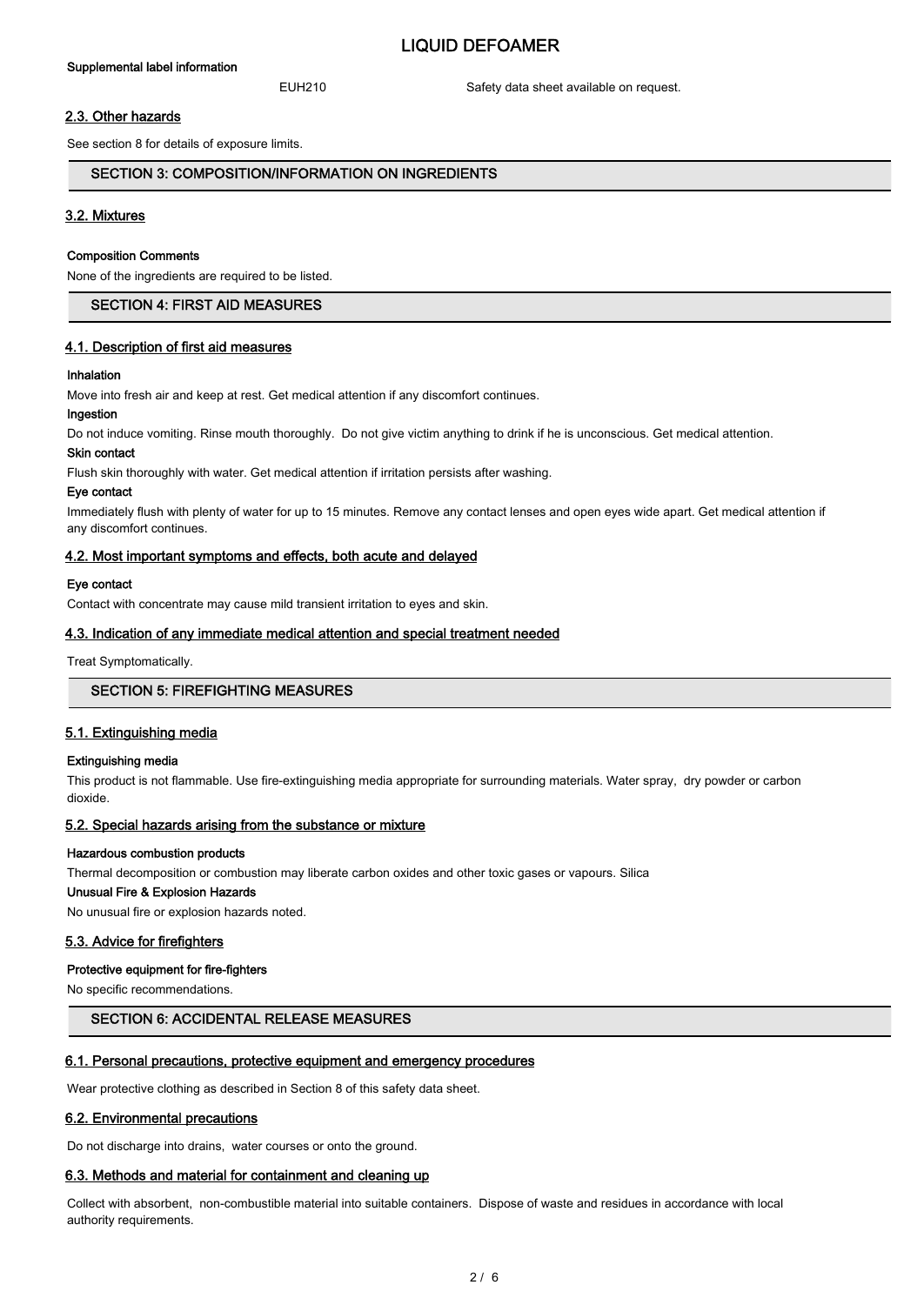## 6.4. Reference to other sections

For personal protection, see section 8. For waste disposal, see section 13.

## SECTION 7: HANDLING AND STORAGE

## 7.1. Precautions for safe handling

Wear protective clothing as described in Section 8 of this safety data sheet. Wash hands after handling. Wash contaminated clothing before reuse. Do not eat, drink or smoke when using the product.

## 7.2. Conditions for safe storage, including any incompatibilities

Keep out of the reach of children. Store in closed original container at temperatures between 5°C and 30°C.

## 7.3. Specific end use(s)

The identified uses for this product are detailed in Section 1.2.

## SECTION 8: EXPOSURE CONTROLS/PERSONAL PROTECTION

## 8.1. Control parameters

#### Ingredient Comments

No exposure limits noted for ingredient(s).

## 8.2. Exposure controls

Protective equipment



## Engineering measures

Provide adequate ventilation.

## Respiratory equipment

Not required in normal use.

#### Hand protection

Nitrile gloves are recommended. Protective gloves should be inspected for wear before use and replaced regularly in accordance with the manufacturers specifications.

#### Eye protection

Side shield safety glasses are recommended when handling this product.

#### Hygiene measures

Wash hands after handling. Wash contaminated clothing before reuse. Do not eat, drink or smoke when using the product.

## SECTION 9: PHYSICAL AND CHEMICAL PROPERTIES

## 9.1. Information on basic physical and chemical properties

| Appearance                                      | Viscous liquid. Emulsion. |
|-------------------------------------------------|---------------------------|
| Colour                                          | White.                    |
| Odour                                           | Silicone.                 |
| Solubility                                      | Soluble in water.         |
| Initial boiling point and boiling range<br>(°C) | $100^{\circ}$ C           |
| <b>Relative density</b>                         | 1.0                       |
| Vapour density (air=1)                          |                           |
| Not determined.                                 |                           |
| Vapour pressure                                 |                           |
| Not determined.                                 |                           |
| <b>Evaporation rate</b>                         |                           |
| Not determined.                                 |                           |
| pH-Value, Conc. Solution                        | 8                         |
| pH-Value, Diluted Solution                      | 8                         |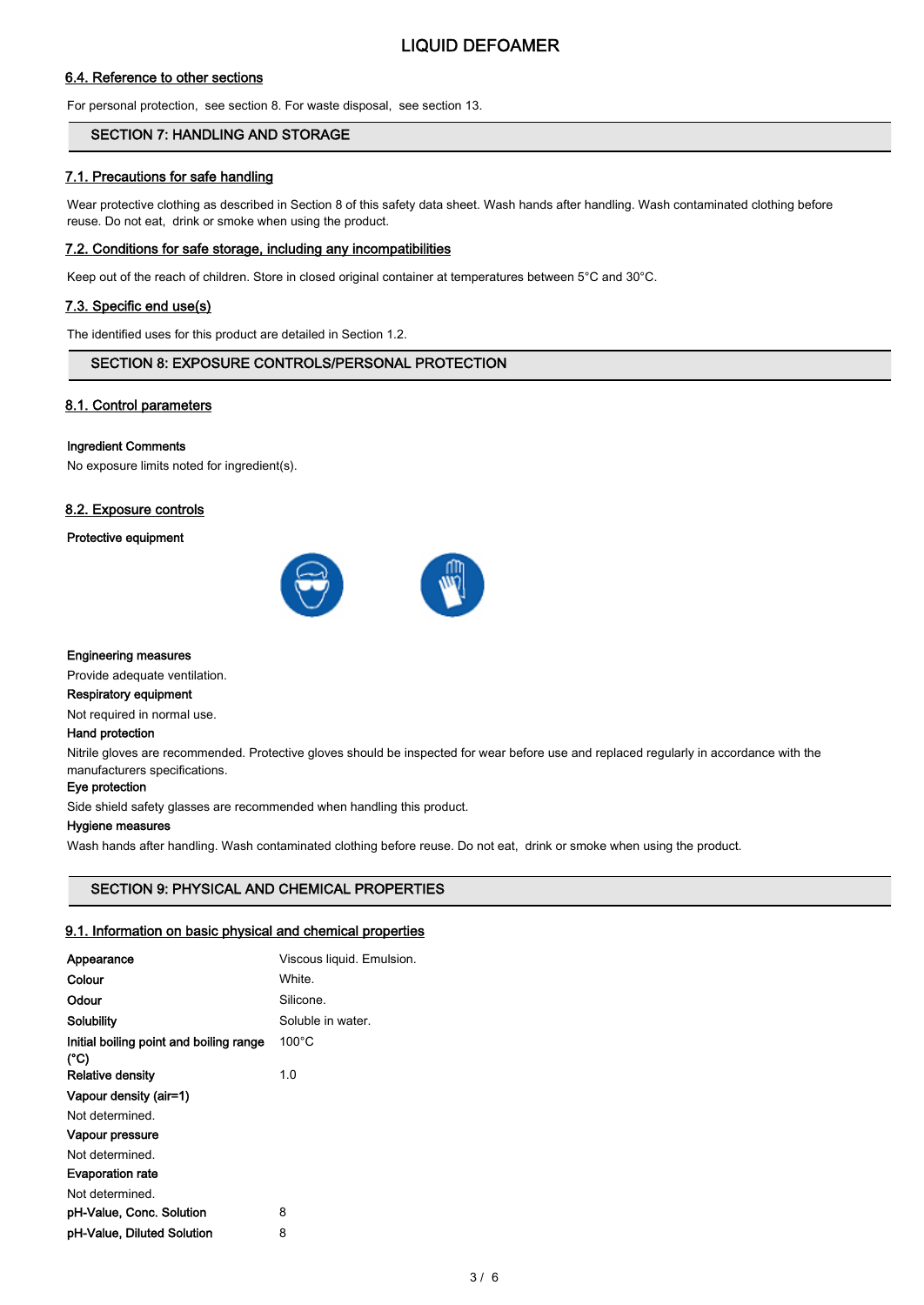## LIQUID DEFOAMER

#### Viscosity

Not determined. Flash point (°C) Not applicable. Flammability Limit - Lower(%) Not applicable. Partition Coefficient (N-Octanol/Water) Not determined. Explosive properties Not applicable. Oxidising properties Not applicable.

# 9.2. Other information

None.

## SECTION 10: STABILITY AND REACTIVITY

#### 10.1. Reactivity

There are no known reactivity hazards associated with this product.

#### 10.2. Chemical stability

Stable under normal temperature conditions and recommended use.

#### 10.3. Possibility of hazardous reactions

Not determined.

## 10.4. Conditions to avoid

Store in closed original container at temperatures between 5°C and 30°C. Protect from freezing and direct sunlight.

#### 10.5. Incompatible materials

## Materials To Avoid

Strong oxidising substances.

#### 10.6. Hazardous decomposition products

Thermal decomposition or combustion may liberate carbon oxides and other toxic gases or vapours. Silica

## SECTION 11: TOXICOLOGICAL INFORMATION

## 11.1. Information on toxicological effects

#### Acute toxicity:

Limited inhalation hazard at normal work temperatures. Ingestion may cause: nausea irritation

#### **Skin Corrosion/Irritation:**

Skin irritation is not anticipated when used normally. Skin contact may cause: Mild transient irritation.

#### Serious eye damage/irritation:

Contact with concentrate may produce mild transient irritation if not promptly rinsed.

#### Respiratory or skin sensitisation:

None known.

## Germ cell mutagenicity:

No effects expected based upon current data.

#### Carcinogenicity:

No effects expected based upon current data.

#### Reproductive Toxicity:

No effects expected based upon current data.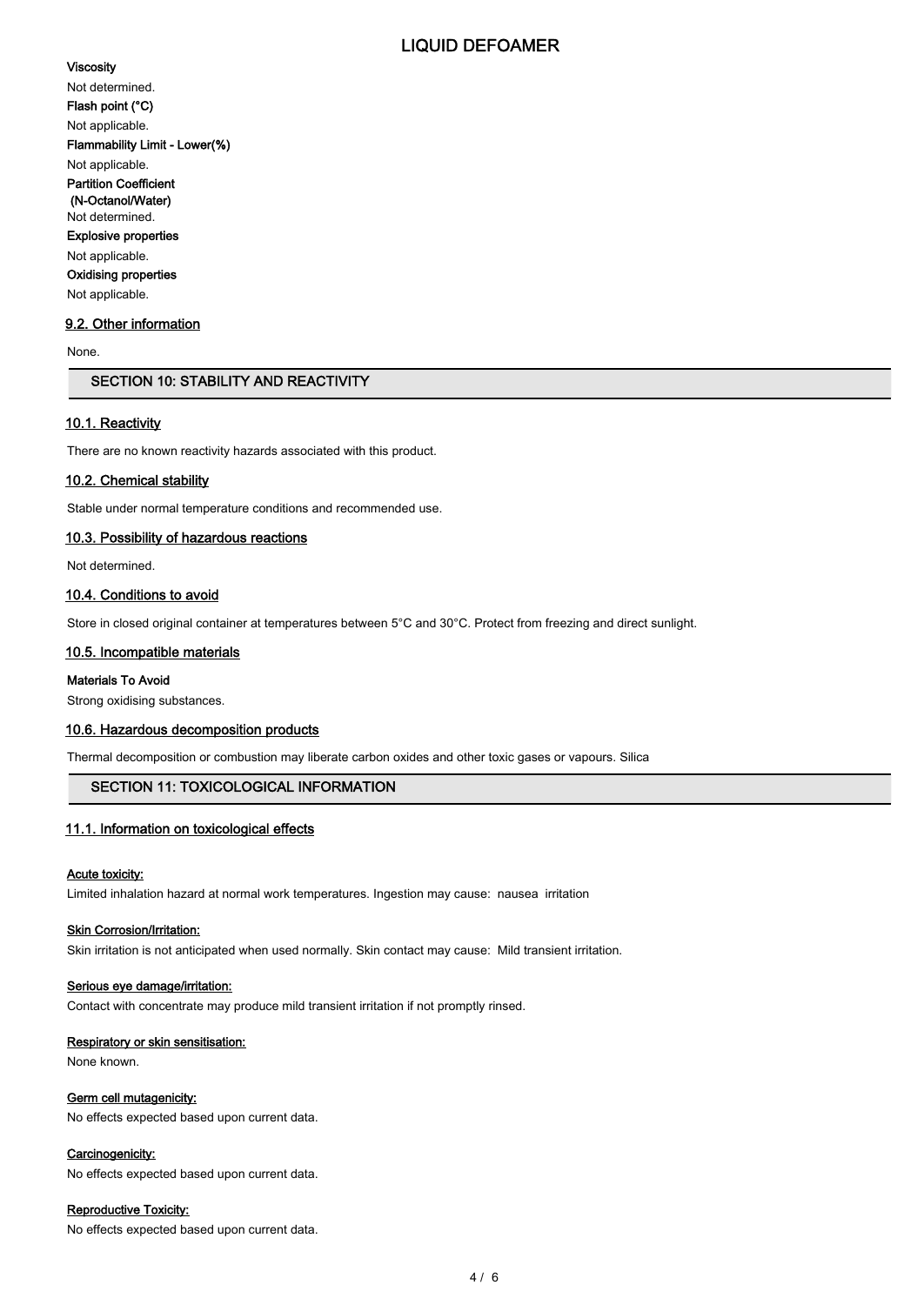## SECTION 12: ECOLOGICAL INFORMATION

## 12.1. Toxicity

The product is not expected to be hazardous to the environment.

## 12.2. Persistence and degradability

## **Degradability**

The silicone antifoam ingredient in this product is naturally degradable and is not considered hazardous to the environment.

## 12.3. Bioaccumulative potential

#### Bioaccumulative potential

Not known. Partition coefficient Not determined.

## 12.4. Mobility in soil

Mobility:

The product is soluble in water.

## 12.5. Results of PBT and vPvB assessment

This product does not contain any PBT or vPvB substances.

#### 12.6. Other adverse effects

None known.

## SECTION 13: DISPOSAL CONSIDERATIONS

## 13.1. Waste treatment methods

Dispose of waste and residues in accordance with local authority requirements. Empty containers should be rinsed with water then crushed and disposed of at legal waste disposal site.

## SECTION 14: TRANSPORT INFORMATION

## 14.1. UN number

Not classified for transportation.

#### 14.2. UN proper shipping name

None.

14.3. Transport hazard class(es)

ADR/RID/ADN Class -

**IMDG Class** 

## 14.4. Packing group

None.

## 14.5. Environmental hazards

Environmentally Hazardous Substance/Marine Pollutant No.

## 14.6. Special precautions for user

None.

## 14.7. Transport in bulk according to Annex II of MARPOL73/78 and the IBC Code

Not applicable.